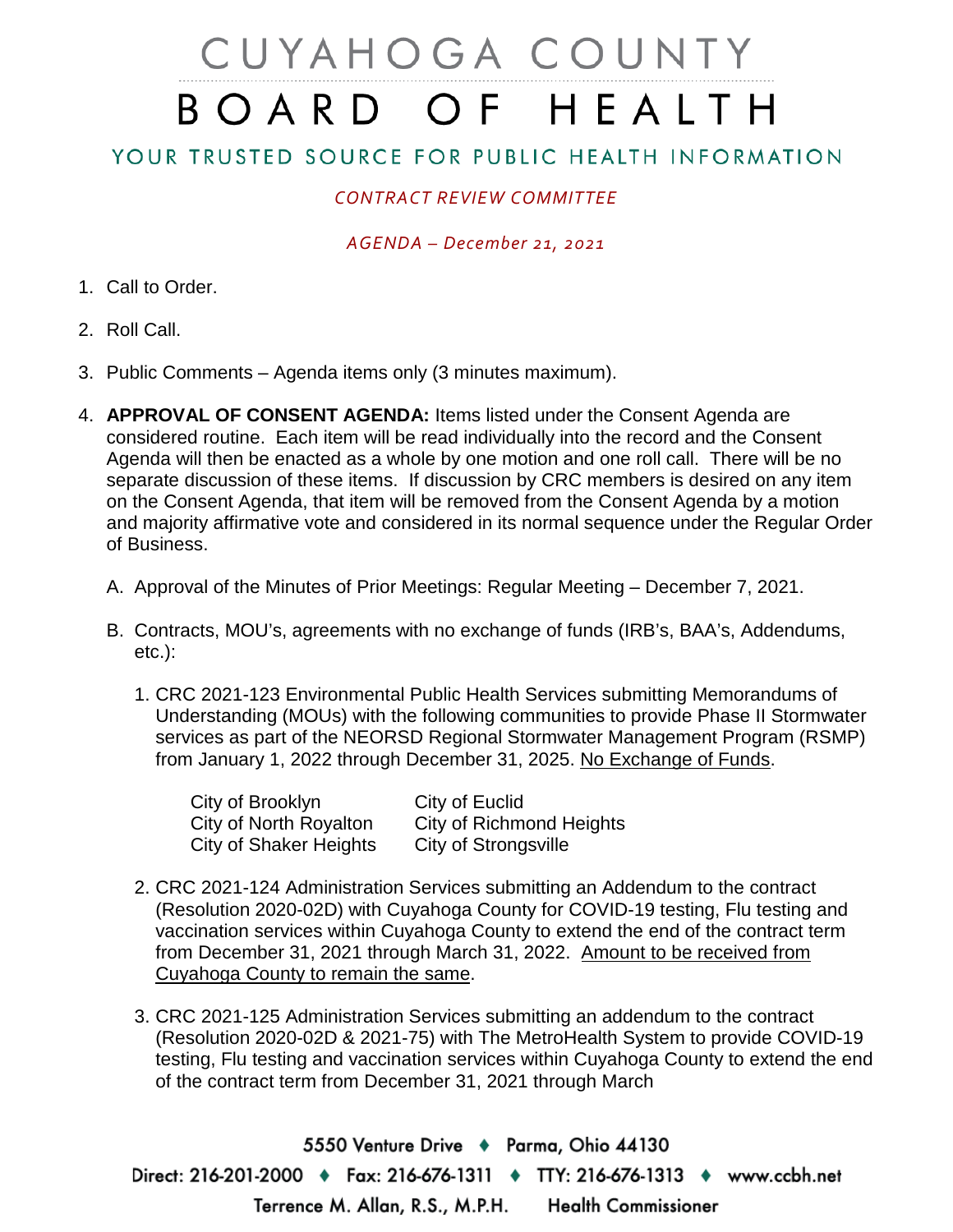31, 2022. The amount to be paid to The MetroHealth System is to remain the same.

4. CRC 2021-126 Environmental Public Health Services submitting a business associates agreement (BAA) with Bright Beginnings effective December 21, 2021. No exchange of funds.

### 5. **CONTRACTS AND AWARDS:**

- A. Tabled Items
	- 1. CRC 2021-64 Administrative Services submitting a contract and contract addendums with Paramount Insurance Company to accept CCBH as a network/participating provider to deliver all covered services under their commercial, Medicare and Medicaid plans beginning on or about July 6, 2021.

Amount to be received shall be consistent with approved Paramount Insurance Company reimbursement rates.

Purpose: To establish CCBH as an in-network provider with Paramount Insurance Company.

- B. New Items For Review
	- 1. Bid/Quote Openings ≥ \$25,000.00

None

2. Bid/Quote Openings < \$25,000.00

*Lead Program* 

- a. CRC 2021-127 5506 Beechwood Ave. Maple Heights, Ohio 44137
- b. CRC 2021-128 13826 Maplerow Ave. Garfield Heights, Ohio 44125

*Household Sewage Program* 

- c. CRC 2021-129 8861 Broadview Rd. Broadview Heights, Ohio 44147
- d. CRC 2021-130 18990 Fowles Rd. Middleburg Heights, Ohio 44130<br>5550 Venture Drive + Parma, Ohio 44130

Direct: 216-201-2000 ♦ Fax: 216-676-1311 ♦ TTY: 216-676-1313 ♦ www.ccbh.net

Terrence M. Allan, R.S., M.P.H.

**Health Commissioner**